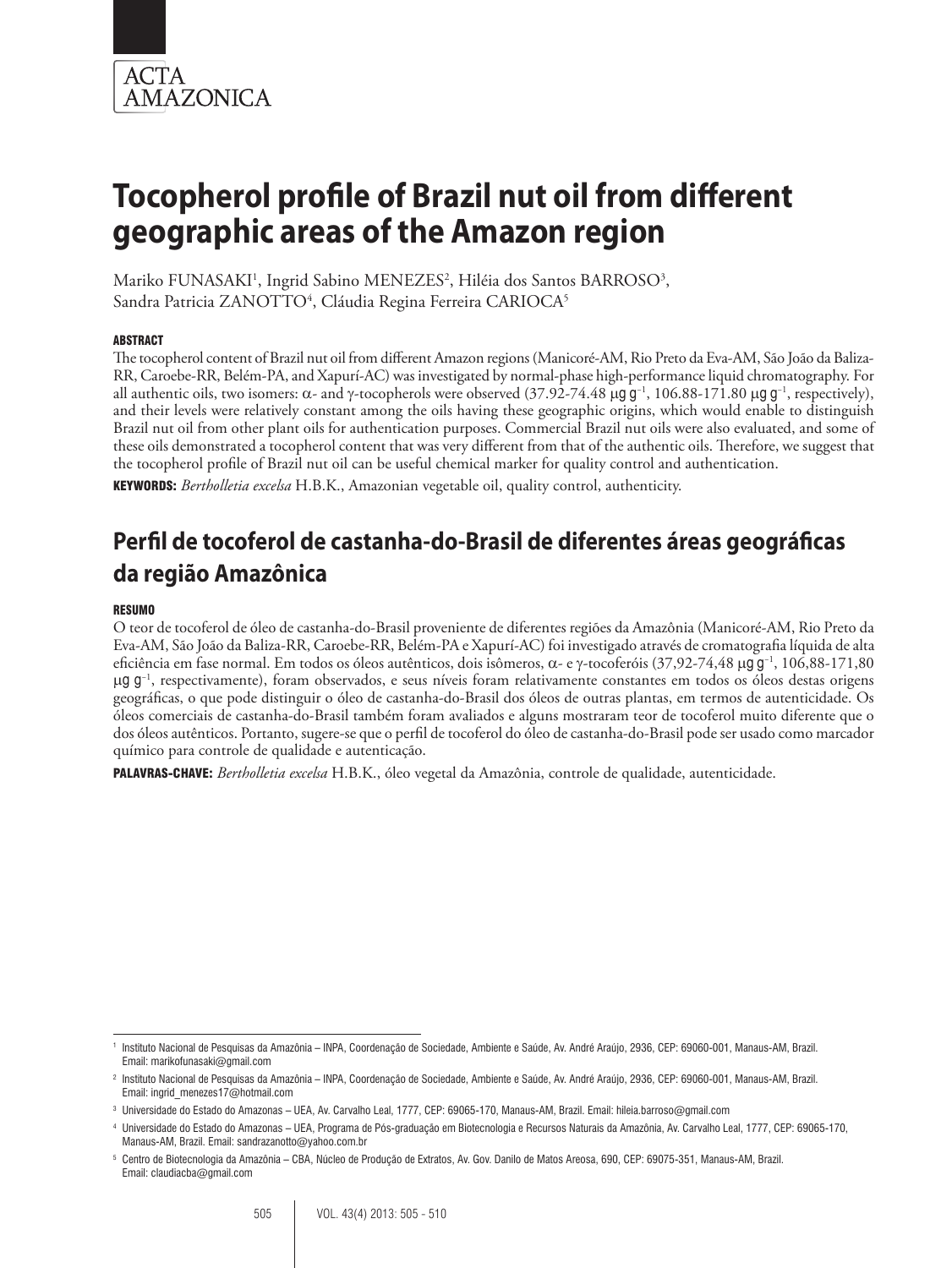

## **INTRODUCTION**

The Brazil nut tree, *Bertholletia excelsa* H.B.K., of the family Lecythidaceae, is native to the Amazon rain forest and can reach approximately 50 m in height. The crunchy seed (kernel) contained in the fruit of this tree is one of the principal export commodities of northern Brazil and has been an important source of nutrients for the local residents because of the high protein (17%) and lipid (60–70%) content as well as the presence of minerals and vitamins that are vital for the human health (Yang 2009).

One of the characteristic components of the Brazil nut is vitamin E, a general term for tocopherols and tocotrienols ( $\alpha$ -,  $\beta$ -,  $\gamma$ -, and  $\delta$ -), which are very effective lipid-soluble antioxidants and protect the kernels from oxidation (Gliszczyńska-Świgło and Sikorska 2004). Extensive studies on the health benefits of tocopherols have been reported (Ishihara *et al*. 2008; Tomé *et al*. 2010). Tocopherols can be biosynthesized by plants (DellaPenna and Pogson 2006) and accumulate in the edible plant oil because of their high lipophilicity (Sattler *et al*. 2004). The content of each isomer of vitamin E varies depending not only on the plant species (Kornsteiner *et al*. 2006; Cerretani *et al*. 2010) but also on the cultivars and environmental effects. The profiles of tocopherol and tocotrienols in the chestnut (*Castanea sativa* Mill.) kernels of four cultivars were evaluated, where the prevalent vitamer was γ-tocopherol, and a statistical analysis of the obtained results was also conducted to define these profiles as a reliable indicator of a specific variety (Barreira *et al.* 2009). Kodad *et al*. (2011) determined the concentration of different tocopherol homologues in almond (*Prunus amygdalus* Batsch) kernel oil in 17 almond cultivars. In this case, the year and location effects as well as the genotype were significant, and the authors suggested that these effects could not be explained by the temperature differences between sites, but possibly by other environmental factors such as rainfall and irrigation.

Because of an increasing demand for the quality control of natural products, detailed studies of the chemical constituents of vegetable oils, such as triacylglycerols and tocopherols, have been conducted for the purpose of authentication. Wu *et al*. (2004) demonstrated a distinction among commercial canola, olive, and soybean oils by means of fatty acid, di- and triacylglycerol, and tocopherol analyses using electrospray ionization Fourier transform ion cyclotron resonance mass spectrometry. Proton nuclear magnetic resonance spectroscopy was used for the geographical characterization of virgin olive oils, and the unsaponifiable fractions, which included alcohols, sterols, hydrocarbons, and tocopherols, were studied to search for potential geographical markers (Alonso-Salces *et al*. 2010).

Although the chemical constituents of Brazil nut oils have been described elsewhere (Lima and Gonçalves 1997; Kornsteiner *et al*. 2006; Yang 2009), in these cases, the Brazil

nuts were primarily purchased from local markets, and there was no investigation of the constituents related to geographic or seasonal variations. Herein, we report the results of the first study to determine the tocopherol content of Brazil nut oils from different geographic areas as well as some commercial sources using normal-phase high-performance liquid chromatography (NP-HPLC). This study has relevance both in terms of health and economic importance owing to the possible use of the tocopherol profile as an authenticity marker.

## **MATERIALS AND METHODS**

#### **Plant material and oil extraction**

Brazil nut samples were obtained from the species of *Bertholletia excelsa* H.B.K from different Amazon regions. The locations of the collection sites for the Brazil nuts used in the study are shown in Figure 1. The Xapurí-AC nuts were collected in April, 2011, and the other nuts were collected in the beginning of 2010. Seven authentic oils were extracted from Brazil nuts from different geographic areas in the Brazilian Amazon, namely, Manicoré*-*AM (two samples), Rio Preto da Eva*-*AM, São João da Baliza*-*RR, Caroebe*-*RR, Belém*-*PA, and Xapurí*-*AC. The samples were dried in a ventilated greenhouse at 40 °C. After drying, the samples were ground in an industrial blender (METVISA model LQ-4, Brusque, SC, Brazil) to a particle size of approximately 3 mm, and then, extracted for 5 h with hexane (200 g (sample)  $L^{-1}$  of solvent) using a Soxhlet apparatus. In addition, five commercial oil samples were evaluated, four of which were acquired from different oleochemical suppliers and one was obtained from the local market. Therefore, a total of 12 oil samples were studied.



**Figure 1 -** Brazilian Amazon regions and the locations of the collection sites for the Brazil nuts.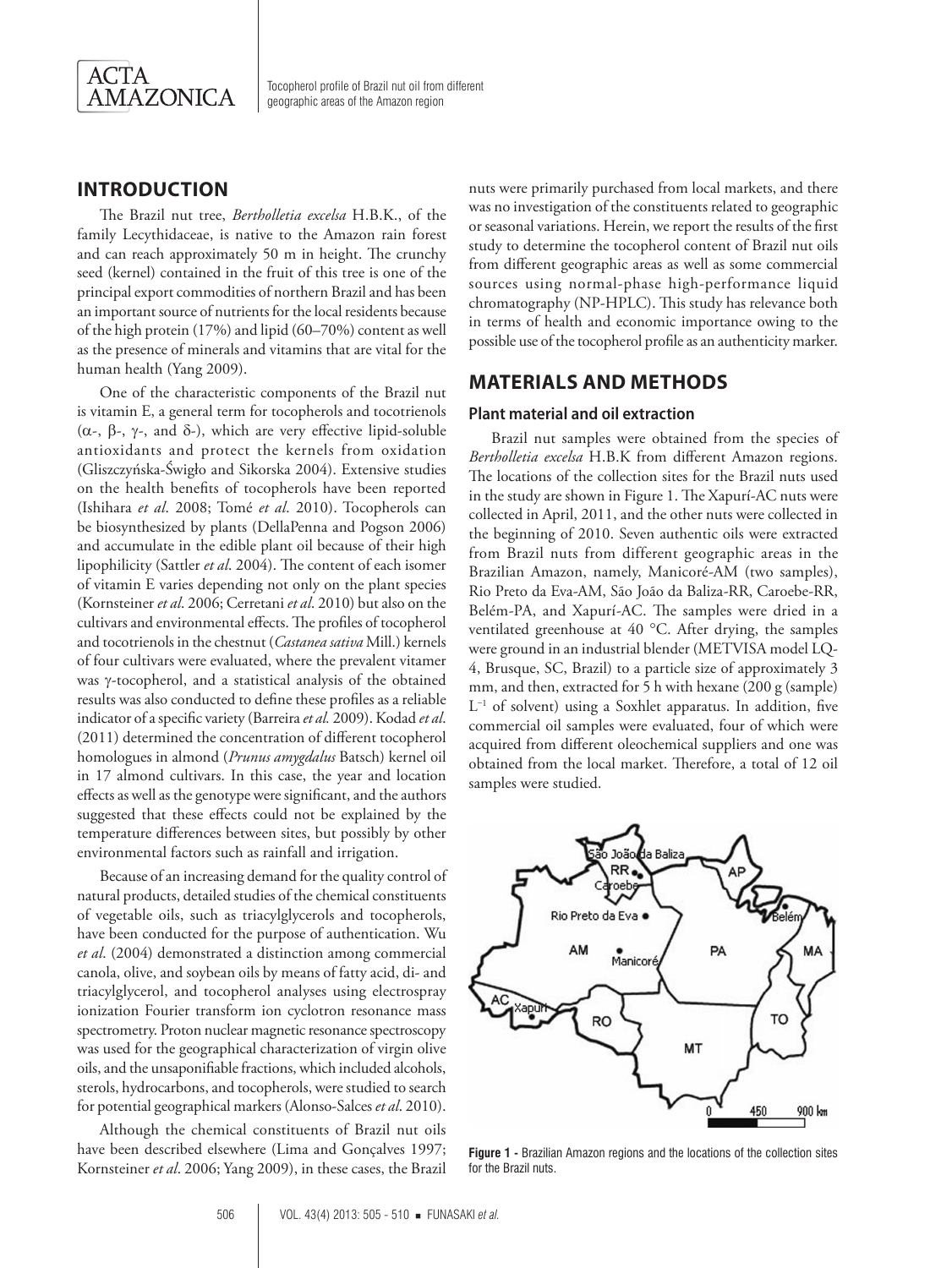

#### **Standard and sample preparation**

The extracted and commercial oils were weighed and dissolved in hexane (10% w/v). All of the samples were filtered into HPLC vials. Standard mixtures of the different isomers of tocopherol were prepared in hexane at concentrations within the expected ranges of the tocopherol constituents. The tocopherol standards ( $\alpha$ -,  $\beta$ -,  $\gamma$ -, and  $\delta$ -) were purchased from Calbiochem (San Diego, CA, USA). All solvents were of analytical grade.

#### **HPLC analysis**

All HPLC analyses of the tocopherols were performed on a Varian ProStar HPLC system comprising a ProStar 240 pump, a ProStar 400 autosampler, and a ProStar 310 UV*-*Vis detector (Varian Inc., Walnut Creek, CA, USA). The column used was a normal*-*phase YMC-pack SIL column (150 × 4.6 mm id;  $5 \mu m$ ), equipped with a YMC-Guardpack SIL guard column (10  $\times$  4.0 mm id; 5 µm) (YMC Co., Kyoto, Japan). The mobile phase consisted of hexane and tetrahydrofuran (incorporating 0.25% acetic acid) with the following gradient: an initial hexane concentration of 97% was maintained for 13 min, and then, reduced linearly to 96% over 12 min. The conditions were as follows: flow rate, 1 mL min−1; injection volume, 50 µL; temperature, 24 °C; and ultraviolet detection wavelength, 295 nm. The content of the tocopherols was determined using each standard curve and expressed as µg  $g^{-1}$  of oil.

## **RESULTS**

Tocopherol content in the authentic Brazil nut oils found in the study is shown in Table 1 (upper part). The total tocopherol content was between 144.80 mg g−1 (Manicoré 2*-*AM) and 234.26 mg g−1 (Manicoré 1*-*AM). Two main tocopherols (a*-* and g*-*tocopherols) were found in all of the authentic oil samples. The content of the  $\alpha$ - and  $\gamma$ -tocopherols varied from 37.92 mg g−1 (Manicoré 2*-*AM) to 74.48 mg g−1 (Manicoré 1*-*AM) and from 106.88 mg g−1 (Manicoré 2*-*AM) to 171.80 mg g−1 (Xapurí*-*AC), respectively.

Five samples of commercial Brazil nut oil were also analyzed (Table 1, lower part). Industrial sample 1 and sample from a local market included  $\alpha$ - and  $\gamma$ -tocopherols, while industrial samples 3 and 4 showed only g*-*tocopherol, and no tocopherol was detected in industrial sample 2.

## **DISCUSSION**

Little variation was observed in the tocopherol content in all of the samples from the different regions, indicating that the geographic region, in this situation, does not make difference. These values are similar to those from the literature: 10–83 μg g<sup>-1</sup> for α-tocopherol, 79–141 μg g<sup>-1</sup> for (β + g)*-*tocopherol, and 0–16 mg g−1 for d-tocopherol (Lima and Gonçalves 1997; Kornsteiner *et al*. 2006; Yang 2009). Typical HPLC chromatograms of the tocopherol standards and a Brazil nut oil sample (Xapurí-AC) are shown in Figures 2 (A) and (B), respectively.

**Table 1 -** Tocopherol content ( $\mu$ g g<sup>-</sup>1) in Brazil nut oil from different areas of the Amazon region and the ratios of  $\gamma$ - and  $\alpha$ -tocopherols (C<sub>/</sub>C<sub>a</sub>).

| Region                | $\alpha$ -Tocopherol | β-Tocopherol | $\gamma$ -Tocopherol | δ-Tocopherol | Total  | $C/C_\alpha$             |
|-----------------------|----------------------|--------------|----------------------|--------------|--------|--------------------------|
| Authentic oils        |                      |              |                      |              |        |                          |
| Manicoré 1-AM         | 74.48                | <b>ND</b>    | 159.78               | <b>ND</b>    | 234.26 | 2.15                     |
| Manicoré 2-AM         | 37.92                | <b>ND</b>    | 106.88               | <b>ND</b>    | 144.80 | 2.82                     |
| Rio Preto da Eva-AM   | 45.52                | <b>ND</b>    | 115.94               | <b>ND</b>    | 161.46 | 2.54                     |
| São João da Baliza-RR | 53.96                | <b>ND</b>    | 126.23               | <b>ND</b>    | 180.19 | 2.34                     |
| Caroebe-RR            | 59.13                | <b>ND</b>    | 154.51               | <b>ND</b>    | 213.64 | 2.61                     |
| Belém-PA              | 54.71                | <b>ND</b>    | 129.36               | <b>ND</b>    | 184.07 | 2.36                     |
| Xapurí-AC             | 53.90                | <b>ND</b>    | 171.80               | <b>ND</b>    | 225.70 | 3.19                     |
| Commercial oils       |                      |              |                      |              |        |                          |
| Industry 1            | 143.02               | <b>ND</b>    | 581.19               | <b>ND</b>    | 724.21 | 4.06                     |
| Industry 2            | ND <sup>a</sup>      | <b>ND</b>    | ND <sup>a</sup>      | ND           | ND.    | $\overline{\phantom{a}}$ |
| Industry 3            | ND <sup>a</sup>      | <b>ND</b>    | 182.09               | <b>ND</b>    | 182.09 | $\overline{\phantom{a}}$ |
| Industry 4            | ND <sup>a</sup>      | <b>ND</b>    | 38.71                | <b>ND</b>    | 38.71  | $\overline{\phantom{a}}$ |
| Local market          | 145.45               | <b>ND</b>    | 149.70               | <b>ND</b>    | 295.15 | 1.03                     |

ND: Not detected.

a Detection of tocopherols was not possible because of the presence of an interfering compound that eluted with a retention time similar to that of the target compound.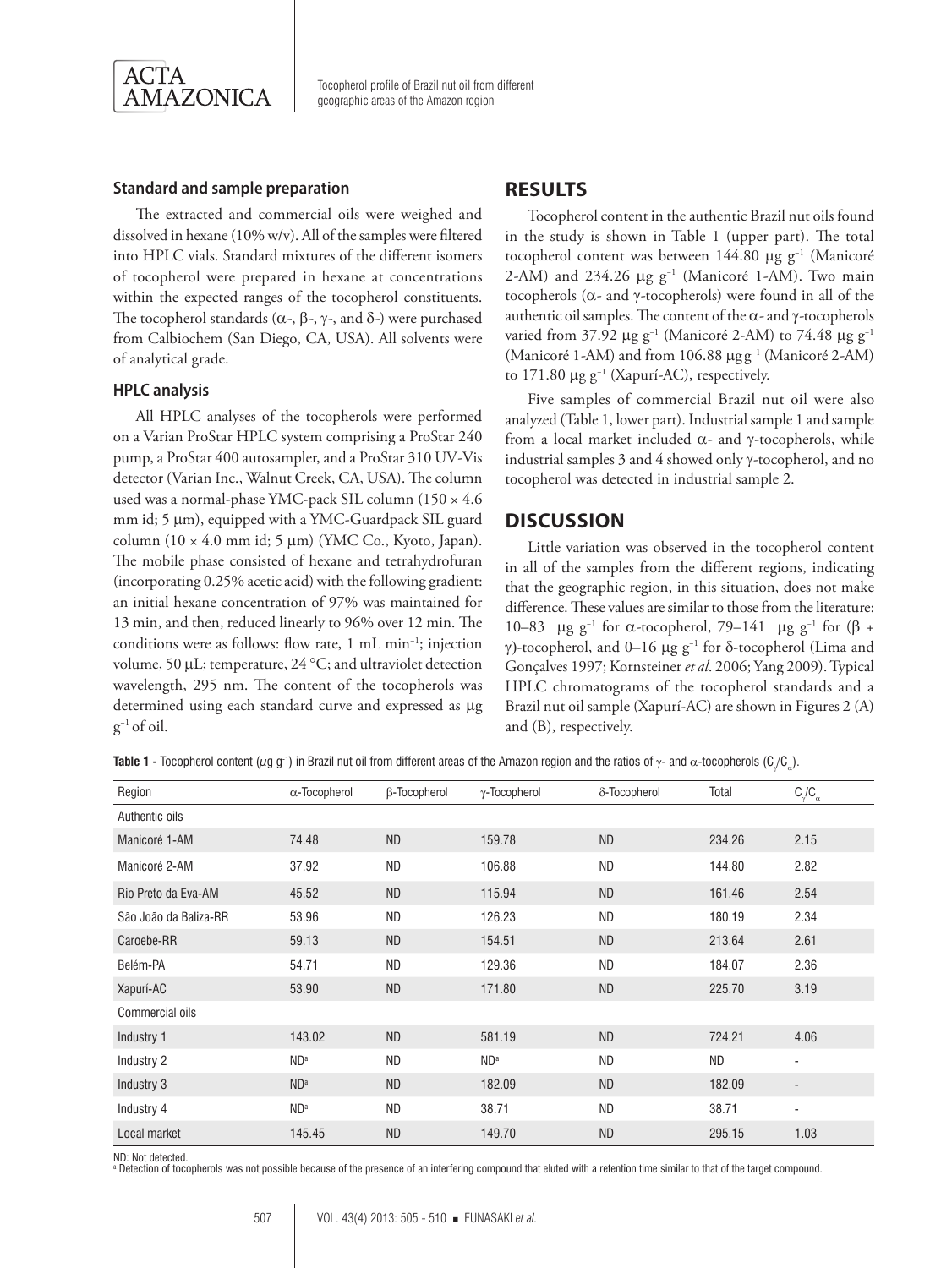



**Figure 2 -** HPLC Chromatograms of (A) tocopherol standards; (B) Brazil nut oil sample of Xapurí-AC. Separation conditions were described in the text. Peak identifications: α-Toc: α-tocopherol; β-Toc: β-tocopherol; γ-Toc: γ-tocopherol; δ-Toc: δ-tocopherol. mAU: milli absorbance units.

It has been reported that the tocopherol concentrations in the same species are affected by temperature in soybean (*Glycine max* L. Merr.) oil (Almonor *et al*. 1998), shea butter (a commercial seed fat of the shea tree, *Vitellaria paradox*a Gaertner) (Maranz and Wiesman 2004), and olive (*Olea europaea*) oil (Romero *et al*. 2003) and by genotype, geographic location, and year in almond (Kodad *et al*. 2011). This is the first study which compares the tocopherol content in Brazil nuts from different geographic areas. More comprehensive studies would also be of interest, such as those pertaining to variation in samplings acquired over several years from the same location, seasonal effects (early and late harvests), and the impact of genotype (Reis *et al*. 2009).

The tocopherol profile of Brazil nuts can be distinguished from those of other species. The decreasing order of the relative content of each tocopherol isomer in almond, hazelnut, and olive oils is  $\alpha$  > ( $\beta$  +  $\gamma$ ) >  $\delta$  (or the  $\delta$  -isomer is not detected); that in walnuts, pistachios, pecans, and soybeans is  $(\beta + \gamma)$  >  $\delta$  >  $\alpha$  (or the  $\alpha$ -isomer is not detected); and that in peanuts is  $(\beta + \gamma) \ge \alpha > \delta$  (Gliszczyńska-Świgło and Sikorska 2004; Kornsteiner *et al*. 2006; Cerretani *et al*. 2010). For Brazil nuts, the decreasing order of the relative amount of each tocopherol isomer is  $\gamma > \alpha$  (a small amount of the  $\delta$ -isomer was detected by Lima and Gonçalves (1997) and Yang (2009)) , and the ratios of the  $\gamma$ - and  $\alpha$ -tocopherols (C<sub> $\gamma$ </sub>/C<sub>a</sub>) obtained in this study did not vary significantly (Table 1). These findings indicate that the tocopherol profile is useful for distinguishing Brazil nut oil from other vegetable oils.

In the HPLC chromatograms of industrial samples 2, 3, and 4, the occurrence of an interface (extremely wide peak) was observed at the retention time for a*-* and/or g*-*tocopherol, and therefore, the quantification of these tocopherols was not possible. This may be due to the different processing conditions used for commercial oils, such as the method of extraction or purification. In the laboratory, the oils were extracted by solvents. On the other hand, in industry, the Brazil nut oil is extracted by cold pressing followed by filtering (Souza and Menezes 2004), and then, the oil may be refined, bleached, and deodorized, and antioxidants or other additives may be incorporated depending on the industrial requirements. To clarify whether the differences arise as a result of the isolation method, authentic oils prepared by cold pressing should be compared with those acquired by solvent extraction. In addition, the ratio of  $\gamma$ - and  $\alpha$ -tocopherols (C<sub> $_{\gamma}$ </sub>  $C_{a}$ ) in the oils from industrial sample 1 and the sample from a local market (4.06 and 1.03, respectively) were different from those in the authentic oils (2.15–3.18). This difference may also be attributed to certain industrial practices, including the addition of tocopherols from other sources to prevent oil oxidation.

In conclusion, variation in the tocopherol content of Brazil nut oil based on geographic origin was not exceptional, and with further investigation, the tocopherol profile can be used as a marker for authenticity of the oil and the detection of adulteration.

## **ACKNOWLEDGEMENT**

The authors would like to thank Brazilian oleochemical industries, Embrapa (Project Kamukaia), and particularly Dr. Habdel Nasser Rocha da Costa, Federal University of Roraima, for providing samples. This work was financially supported by the Conselho Nacional de Desenvolvimento Científico e Tecnológico (CNPq), and INCT/CEAB.

#### **REFERENCES**

- Almonor, G.O.; Fenner, G.P.; Wilson, R.F. 1998. Temperature effects on tocopherol composition in soybeans with genetically improved oil quality. *Journal of the American Oil Chemists' Society,*  75: 591–596.
- Alonso-Salces, R.M.; Héberger, K.; Holland, M.V.; Moreno-Rojas, J.M.; Mariani, C.; Bellan, G.; Reniero, F.; Guillou, C. 2010. Multivariate analysis of NMR fingerprint of the unsaponifiable